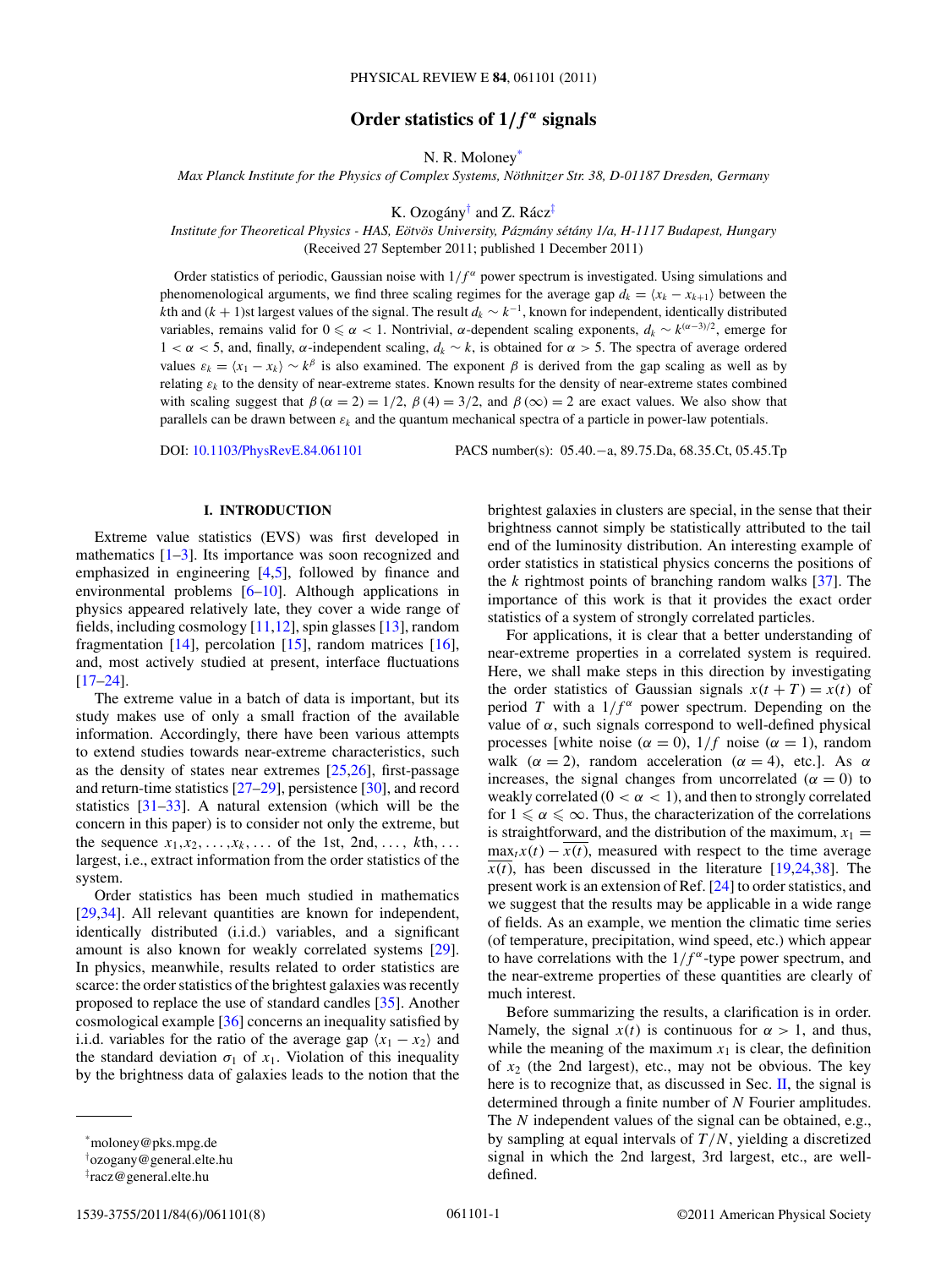<span id="page-1-0"></span>Our main result concerns the average gap  $d_k = \langle x_k - x_{k+1} \rangle$ between the  $k$ th and  $(k + 1)$ st largest values of the signal. We find that it scales with *k* as

$$
d_k \sim \begin{cases} k^{-1} & \text{for} \quad 0 \leq \alpha < 1\\ k^{(\alpha-3)/2} & \text{for} \quad 1 < \alpha < 5\\ k & \text{for} \quad 5 < \alpha \leq \infty. \end{cases} \tag{1}
$$

The above results are first obtained from simulations of the  $1/f^{\alpha}$  signals, and then phenomenological arguments are also used to derive the exponents. As can be seen, there are three regimes, and the scaling exponents match at the borderline values  $\alpha = 1$  and 5. It is suspected, however, that the power laws at  $\alpha = 1$  and 5 have logarithmic corrections which are not resolved by the present simulations.

The gap scaling  $(1)$  implies that the spectrum of the average values of the *k*th largest behaves as

$$
\varepsilon_k = \langle x_1 - x_k \rangle \sim \begin{cases} \ln k & \text{for} \quad 0 \leq \alpha < 1 \\ k^{(\alpha - 1)/2} & \text{for} \quad 1 < \alpha < 5 \\ k^2 & \text{for} \quad 5 < \alpha \leq \infty. \end{cases} \tag{2}
$$

The above spectrum for  $1 < \alpha \leq \infty$  can also be obtained by relating  $\varepsilon_k$  to the density of near-extreme states which, for periodic signals, is known to be given by the distribution of the maxima of the signal relative to the initial value  $[26]$ . This distribution has been studied in detail in Ref. [\[26\]](#page-7-0) and, in particular, the  $\alpha = 2, 4$ , and  $\infty$  cases were solved exactly. Thus, provided the assumption about the scaling form  $\varepsilon \sim k^{\beta}$ is valid, the exponents for the  $\alpha = 2, 4$ , and  $\infty$  cases in Eq. (2) are exact.

Interestingly, the same spectrum (2) emerges in the quasiclassical limit of a quantum mechanical system. Namely, the energy spectrum  $\varepsilon_k$  of a particle in a one-dimensional potential  $U(z) \sim |z|^\theta$  is given by  $\varepsilon_k \sim k^{2\theta/(2+\theta)}$ . Thus, there is a one-to-one correspondence between the exponents of the order statistics spectrum for  $1 < \alpha \leq \infty$  and of the quantum mechanical energy spectrum for  $0 < \theta \leq \infty$ .

In order to arrive at the above results, we begin with a short introduction of  $1/f^{\alpha}$  signals (Sec. II) followed by the description of the simplest case of  $\alpha = 0$  (i.i.d. variables) in Sec. [III.](#page-2-0) Numerical simulations together with scaling considerations for general  $\alpha$  are discussed in Sec. [IV.](#page-2-0) The results are rederived from the point of view of the density of near-extreme states in Sec. [V,](#page-5-0) and the relationship to quasiclassical quantum spectra is presented in Sec. [VI.](#page-6-0)

## **II. PERIODIC, GAUSSIAN 1***/ f <sup>α</sup>* **SIGNALS**

Detailed discussions of periodic, Gaussian  $1/f^{\alpha}$  signals and their correlation and roughness properties can be found in Refs. [\[24,39\]](#page-7-0). Here, we just define the relevant notation and describe how the order statistics is evaluated numerically.

The configurational weight of a Gaussian  $1/f^{\alpha}$  signal  $x(t)$ of periodicity *T* is given by

$$
\mathcal{P}[x(t)] \propto e^{-S[x(t)]},\tag{3}
$$

where the effective action

$$
S[{c_n}; \alpha] = (2\pi)^{\alpha} T^{1-\alpha} \sum_{n=1}^{N/2} n^{\alpha} |c_n|^2
$$
 (4)



FIG. 1. Signal profiles demonstrating the increase of correlations with  $\alpha$  (in order to emphasize the  $\alpha$  dependence, the same random number sequence was used for generating all of the signals). The scaling regimes of the order statistics are distinct in the intervals  $0 \leqslant$  $\alpha$  < 1, 1 <  $\alpha$  < 5, and 5 <  $\alpha \leq \infty$ . The borderline points ( $\alpha = 1$ ) and 5) are associated with the changing continuity properties of the signals. They are continuous for  $\alpha > 1$ , while they become twice differentiable for  $\alpha > 5$ .

is defined through the Fourier coefficients  $c_n$  of the signal

$$
x(t) = \sum_{n=-N/2+1}^{N/2} c_n e^{2\pi i nt/T}, \quad c_n^* = c_{-n}.
$$
 (5)

Here *N* is a positive, even integer, and the phase of  $c_n$  is drawn randomly and uniformly from the interval  $[0,2\pi]$ .

From Eqs. (3) and (4) one sees that the amplitudes of the Fourier modes are independent, Gaussian distributed variables, but only for  $\alpha = 0$  are they identically distributed. This is also apparent from the mean square amplitude  $\langle |c_n|^2 \rangle \propto$  $1/n^{\alpha}$  which is consistent with a  $1/f^{\alpha}$  power spectrum and independent of *n* only for  $\alpha = 0$ . Although the Fourier components  $c_n$  are uncorrelated, the corresponding time signal *x*(*t*) is correlated at different times *t* and *t'* for  $\alpha > 0$ , and the correlation increases with increasing  $\alpha$  (see Fig. 1). In particular, the correlation function  $\langle x(t')x(t'+t) \rangle$  is bounded for  $0 \le \alpha < 1$  (weakly correlated regime), while it diverges for  $\alpha \geq 1$  in the limit  $T \to \infty$  with  $t/T$  finite (regime of strong correlations) [\[24\]](#page-7-0).

The action in Eqs.  $(3)$  and  $(4)$  may be formally written in the continuum limit as

$$
S[x(t)] = \frac{1}{2} \int_0^T dt \left| \frac{d^{\alpha/2}x}{dt^{\alpha/2}} \right|^2,
$$
 (6)

implying the stochastic equation of motion

$$
\frac{d^{\alpha/2}x}{dt^{\alpha/2}} = \xi(t), \quad \langle \xi(t)\xi(t')\rangle = \delta(t-t'), \tag{7}
$$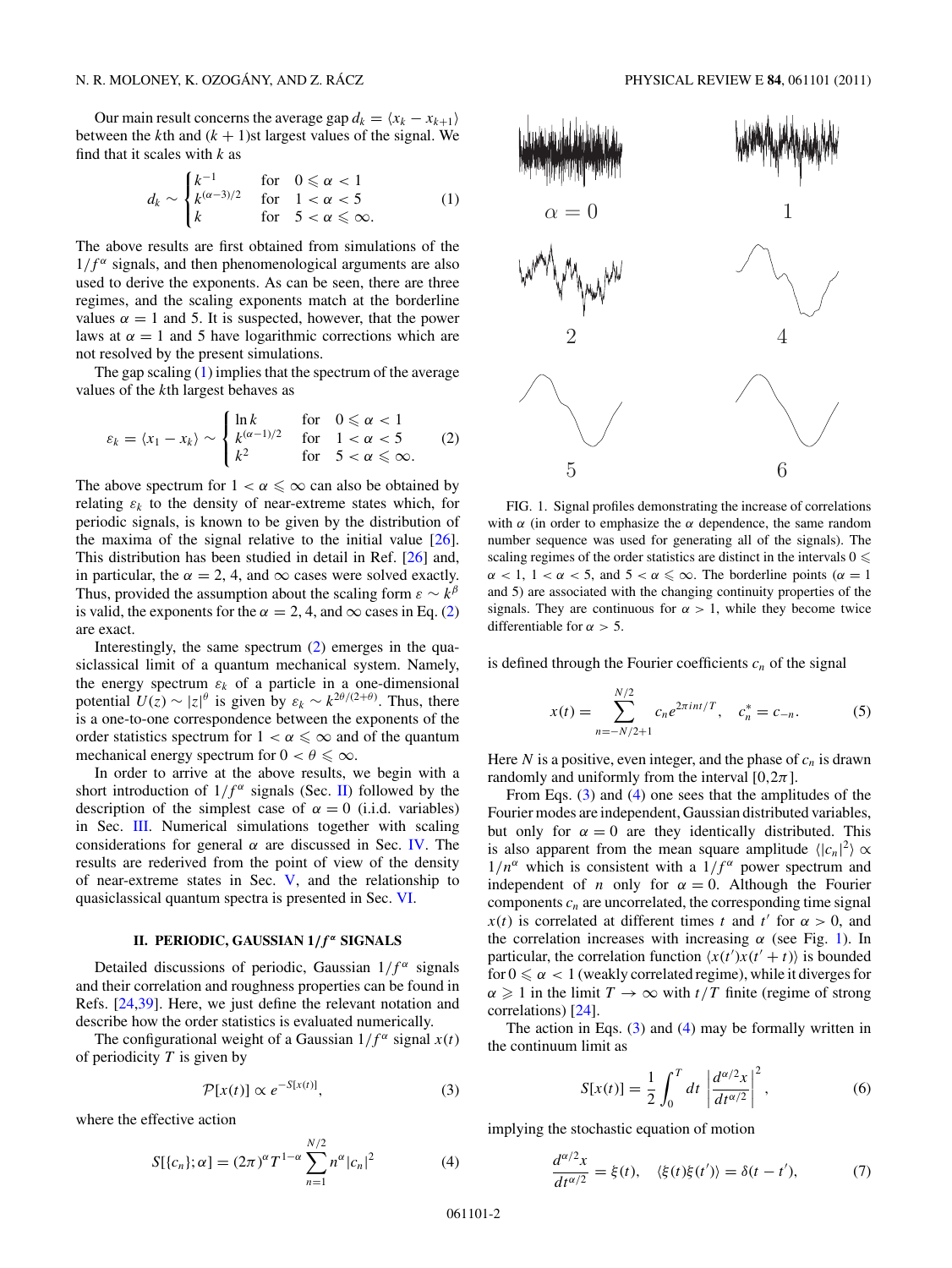<span id="page-2-0"></span>where  $\xi(t)$  is the Gaussian white noise with a zero mean. In this form it is transparent that the signals for  $\alpha = 0, 2$ , and 4 describe white noise, random walk, and random acceleration, respectively. It is important to note that since the maximum frequency appearing in the sum  $(5)$  is  $N/T$ , the series does not resolve fine structure on time scales less than  $\tau = T/N$ . Thus, we may view the signal  $x(t)$  as a batch of N variables  $x_n = x(nT/N)(n = 0, 1, \ldots, N - 1)$ , and determine the order statistics by ordering the  $x_n$ . As usual in extreme statistics, we should consider the limit of the batch size going to infinity ( $N \to \infty$ ) and search for finite results after appropriate rescalings. In our case, the limit of the batch size going to infinity ( $N \to \infty$ ) is equivalent to taking the limit  $T \to \infty$ with  $\tau = T/N$  kept fixed.

We now describe how the order statistics is evaluated numerically. For a given  $\alpha$  and N, the amplitude and phase of the Fourier coefficients in Eq. [\(5\)](#page-1-0) are sampled from their (Gaussian and homogeneous, respectively) distributions, and the signal  $x(t)$  is generated by a fast Fourier transform. The values  $x_n = x(nT/N)$  are ordered, and the largest  $x_1$ , 2nd largest  $x_2$ , etc., are determined. The process is repeated 10<sup>6</sup> times in order to obtain the distribution  $P_N(x_k)$ , and to have well-defined averages  $\langle x_k \rangle_N$ , as well as gaps  $d_{k,N} =$  $\langle x_k \rangle_N - \langle x_{k+1} \rangle_N$ . Signals are generated in such a way for  $N = 16,32,\ldots,16384$ , and the *N* dependence of the above quantities is examined. Finally, appropriately scaled quantities are introduced, so that a finite structure emerges in the  $N \to \infty$ limit.

#### **III. ORDER STATISTICS FOR**  $\alpha = 0$

We begin with the  $\alpha = 0$  limit, with *N* i.i.d. variables drawn from a Gaussian parent distribution. The results for order statistics are known [\[29\]](#page-7-0) in this case. In particular, the *k*th maximum  $\langle x_k \rangle$  and its root-mean-square fluctuation  $\sigma_k = \sqrt{\langle x_k^2 \rangle - \langle x_k \rangle^2}$  scale for large *N* as

$$
\langle x_k \rangle \sim \sqrt{\ln N}, \quad \sigma_k \sim 1/\sqrt{\ln N}.
$$
 (8)

The above scalings suggest that, in the  $N \to \infty$  limit, finite distribution functions are obtained by introducing the scaled distribution functions are obtained by introducing the scaled variable *z* through  $x = a_N z + b_N$ , where  $a_N \sim 1/\sqrt{\ln N}$  and  $b_N \sim \sqrt{\ln N}$ . Indeed, using the "experimental" scaling  $z =$  $(x - \langle x_1 \rangle)/\sigma_1$ , the limit distribution  $P_k(z)$  for the *k*th maximum is given by [\[29\]](#page-7-0)

$$
P_k(z) = \frac{1}{(k-1)!} \exp(-k\tilde{z} - e^{-\tilde{z}}), \quad \tilde{z} = az + \gamma, \quad (9)
$$

where  $a = \pi/\sqrt{6}$  and  $\gamma$  is Euler's constant.

The  $P_k(z)$  distribution functions obtained from simulations of  $N = 16384$  independent modes are displayed in Fig. [2\(a\)](#page-3-0) for  $k = 1$  [Fisher-Tippett-Gumbel (FTG) distribution] and  $k =$ 2, 5, and 10. As one can see, even  $N = 16384$  is not large enough to arrive at the limit distributions for  $\alpha < 1$ . This is related to the notoriously slow (logarithmic) convergence, as discussed in detail in Refs. [\[24,40\]](#page-7-0).

Using (9) to express  $\langle z_k \rangle$  via  $\langle z_{k+1} \rangle$ , the gap between the *k*th and  $(k + 1)$ st largest is given by

The spectrum of the average values  $z_k$  can be evaluated as the sum of the gaps, and one finds for large *k*

$$
\varepsilon_k \equiv \langle z_1 \rangle - \langle z_k \rangle = \sum_{\ell=1}^{k-1} d_\ell = \frac{1}{a} \sum_{\ell=1}^{k-1} \frac{1}{\ell} \approx \frac{1}{a} \ln k \,. \tag{11}
$$

One should note here that both the distribution  $P_k(z)$  and the results for the gap and the spectrum remain valid for all parent distributions whose tail extends to infinity and decay faster than any power law (domain of attraction for the FTG universality class).

In the rest of the paper, we shall consider the case  $\alpha \neq 0$  and concentrate on  $P_k(z)$ ,  $d_k$ , and  $\varepsilon_k$ . In explaining the simulation results, we shall make use of a phenomenological argument for calculating  $d_k$ , which we demonstrate now for the i.i.d. case.

Let us assume that we are studying the order statistics in the unrescaled variable  $(x_1, x_2, \ldots)$ , and we discover from in the unrescaled variable  $(x_1, x_2, \ldots)$ , and we discover from<br>simulations that  $\langle x_1 \rangle \sim \sqrt{\ln N}$  and  $\langle x_k - x_{k+1} \rangle \sim d_k/\sqrt{\ln N}$ . Summing over *N/*2 gaps gives the distance from the largest to the median of the parent distribution  $[\langle x_{N/2} \rangle \sim O(1)]$ , such that

$$
\sum_{k=1}^{N/2} \langle x_k - x_{k+1} \rangle \approx \sum_{k=1}^{N/2} d_k / \sqrt{\ln N} \approx \langle x_1 \rangle \approx \sqrt{\ln N} \,.
$$
 (12)

Multiplying by  $\sqrt{\ln N}$ , the above equalities yield

$$
\sum_{k=1}^{N/2} d_k \approx \ln N. \tag{13}
$$

Assuming that the above sum is dominated by the  $d_k$  with a simple power-law behavior  $d_k \sim k^{-\delta}$ , one can read off the scaling of the gap:

$$
d_k \sim k^{-1},\tag{14}
$$

in agreement with the exact expression (10).

The scaling assumption, backed up by simulations, can thus be used to develop relationships between observed quantities.

## **IV.** ORDER STATISTICS FOR  $\alpha \neq 0$

For  $\alpha \neq 0$ , we shall present the numerical results in the following order: First, the probability distribution  $P_k$  (Fig. [2\)](#page-3-0) and, second, the *N*-dependent scaling of  $\langle x_1 \rangle$ ,  $\sigma_1$ , and  $\langle x_1 - x_2 \rangle$ (Fig. [3\)](#page-4-0) are discussed. Then, the average gap  $d_k = \langle x_k - x_{k+1} \rangle$ as a function of *k* (Fig. [4\)](#page-4-0) is described with the *N* scaling removed when necessary. Finally, the spectrum  $\varepsilon_k$  is obtained by summing up the  $d_k$ .

The numerical results indicate that, depending on  $\alpha$ , there are three distinct regimes of order statistics as we shall discuss below.

### A. Weakly correlated regime  $(0 < \alpha < 1)$

The distributions  $P_k(z)$  obtained for  $\alpha = 0.5$  [Fig. [2\(b\)\]](#page-3-0) are characteristic of the results. As can be seen, the distributions  $P_k(z)$  in Fig. [2\(b\)](#page-3-0) are rather close to those in Fig. [2\(a\).](#page-3-0) In fact, the limit distribution of the maximum  $x_1$ , in the interval  $0 \le \alpha < 1$ , is known to be FTG distributed just as in the i.i.d. case [\[41\]](#page-7-0). At the same time, however, the finite-size corrections are large in this regime [\[24\]](#page-7-0), and it is not surprising that the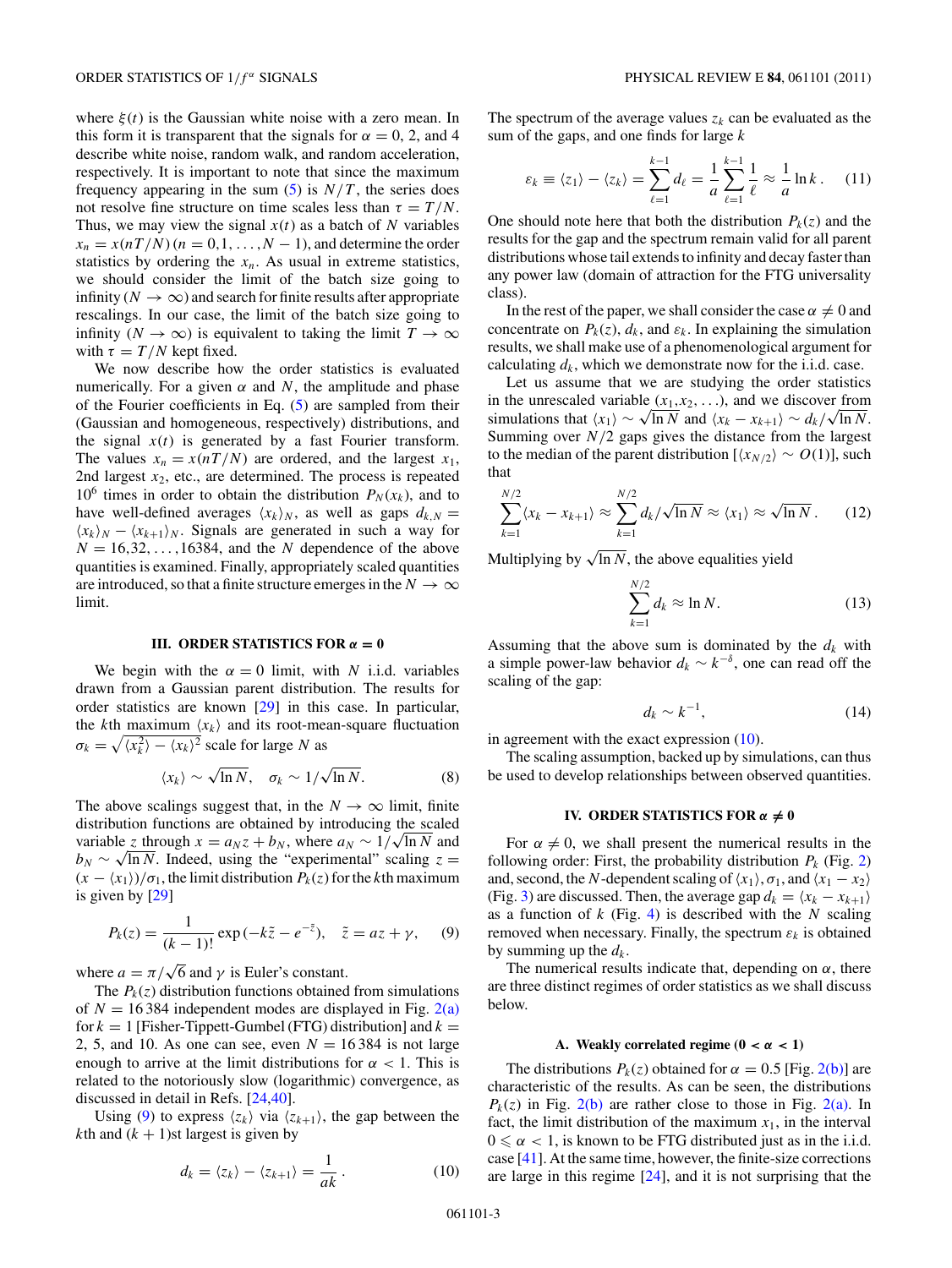<span id="page-3-0"></span>

FIG. 2. (Color online) Probability distribution of the  $k = 1, 2, 5$ , and 10 maxima (right to left) for (a)  $\alpha = 0$ , (b)  $\alpha = 0.5$ , (c)  $\alpha = 1$ , and (d)  $\alpha = 2$ , centered and scaled according to the mean and standard deviation of the  $k = 1$  maximum. Insets show the same distributions on a semilogarithmic plot.  $N = 16384$  in all cases, and the number of simulations  $(10<sup>6</sup>)$  is large enough so that the error bars are of the order of the width of the lines drawn. The exact limit distributions are also plotted (dashed lines) for  $x_1$ . One can see that the finite size corrections are large for  $\alpha < 1$ .

deviations from the limit distribution are significant even for  $N = 16384$ .

Figures 2(a) and 2(b) reveal that the widths  $\sigma_k$  of the distributions  $P_k(x)$  are of the same order as those for  $P_1(x)$ , and distributions  $P_k(x)$  are of the same order as those for  $P_1(x)$ , and since it is known that  $\sigma_1 \sim 1/\sqrt{\ln N}$ , we have  $\sigma_k \sim 1/\sqrt{\ln N}$ . Furthermore, the gaps  $\langle x_k - x_{k+1} \rangle$  are also of the same order Furthermore, the gaps  $(x_k - x_{k+1})$  are also of the same order<br>as  $\sigma_1$ , and so  $\langle x_k - x_{k+1} \rangle \sim 1/\sqrt{\ln N}$ . This is more precisely checked in Fig. [3,](#page-4-0) where the ratio  $\langle x_1 - x_2 \rangle / \sigma_1$  is plotted and, indeed, is of the order  $\mathcal{O}(1)$ . Similar results are obtained for all the  $\langle x_k - x_{k+1} \rangle / \sigma_1$  ratios we examined ( $k \leq 10$ ).

the  $(x_k - x_{k+1})/\sigma_1$  ratios we examined  $(k \le 10)$ .<br>Once it is established that  $(x_k - x_{k+1}) \sim 1/\sqrt{\ln N}$ , we can Once it is established that  $(x_k - x_{k+1}) \sim 1/\sqrt{\ln N}$ , we can plot  $d_k = \langle x_k - x_{k+1} \rangle \sqrt{\ln N}$  as a function of *k* to examine the scaling properties of the gap  $d_k$ . As Fig. [4](#page-4-0) shows,  $d_k \sim k^{-1}$ , in agreement with the expectation that the weak correlations in the  $0 < \alpha < 1$  regime do not affect the extreme statistics properties of the signal as compared to the i.i.d. case.

e.<br>It should be noted that the  $\langle x_k - x_{k+1} \rangle ≈ d_k/\sqrt{\ln N}$  scaling It should be noted that the  $(x_k - x_{k+1}) \approx d_k / \sqrt{\ln N}$  scaling<br>in conjunction with the mathematical result  $\langle x_1 \rangle \sim \sqrt{\ln N}$ allows one to repeat the phenomenological argument given in Sec. [III](#page-2-0) [see Eqs. [\(12\)](#page-2-0)–[\(14\)](#page-2-0)] to establish that  $d_k \sim k^{-1}$  and  $\varepsilon_k$  ~ ln *k* [\(11\)](#page-2-0), valid in the large *k* limit.

### **B.** Regime of nontrivial scaling  $(1 \le \alpha < 5)$

For  $\alpha \geq 1$ , we enter the strongly correlated regime where fluctuations diverge with system size. The large-fluctuation regime can be further divided according to whether the second derivative of the signal (playing an important role in determining the order statistics) is continuous ( $5 \le \alpha \le \infty$ ) or not ( $1 \le \alpha < 5$ ). Section IV B will be devoted to  $1 \le \alpha < 5$ .

We begin with the borderline case  $(\alpha = 1)$  separating the weakly and strongly correlated regimes. The histograms are plotted in Fig.  $2(c)$  and, compared to  $\alpha < 1$ , they draw closer to each other both in terms of location and scale. Since the  $\alpha = 1$ case lies at the threshold between the two different scaling regimes for *α <* 1 and *α >* 1, the full quantitative details are difficult to extract. There are, however, some exact results for *x*<sub>1</sub>: the first maxima scales with *N* as  $\langle x_1 \rangle \sim \ln N$ , and,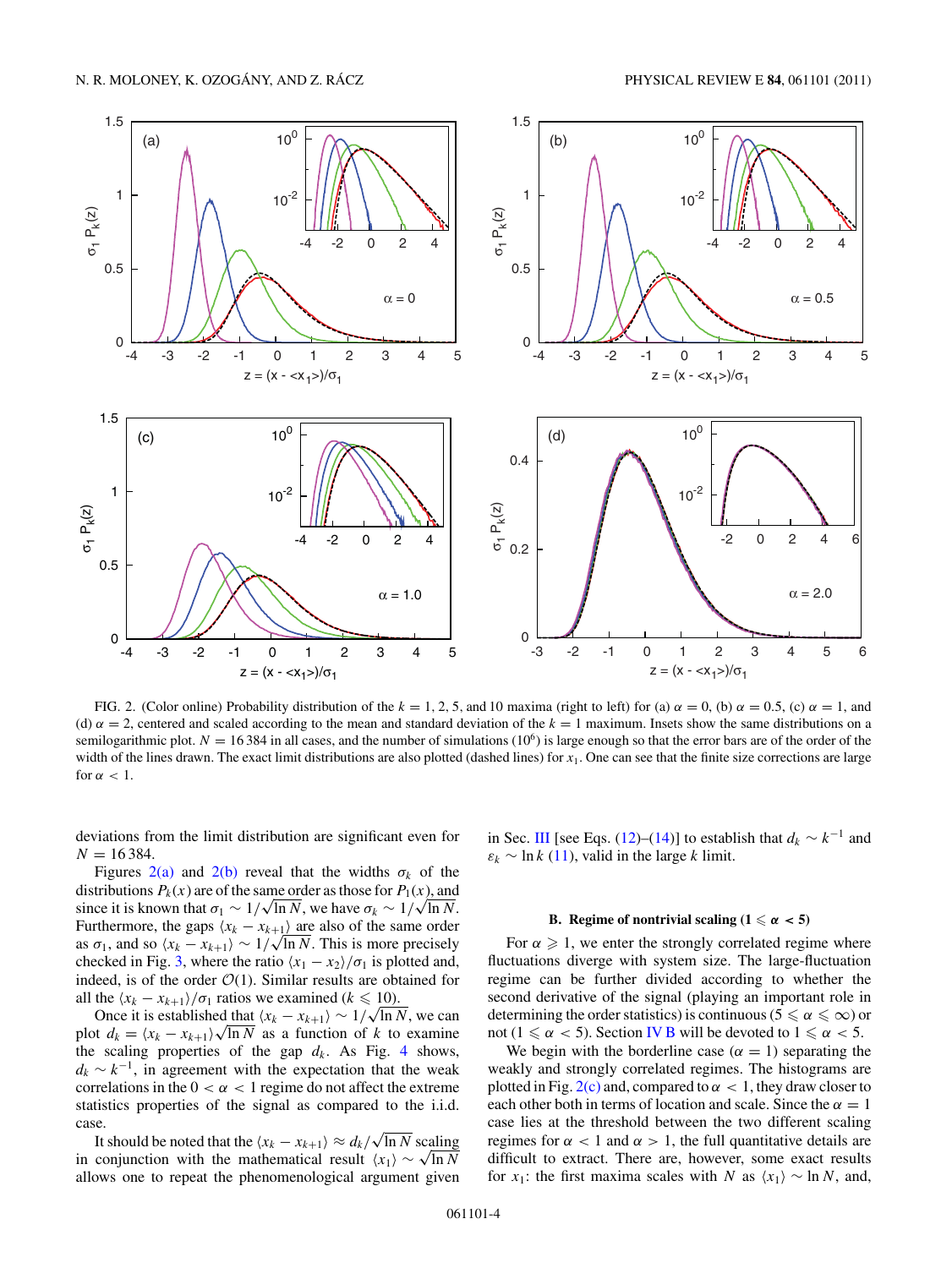<span id="page-4-0"></span>

FIG. 3. (Color online) Difference between the  $k = 1$  and 2 average maxima as a function of  $N$  for increasing  $\alpha$  (top to bottom). The asymptotes are indicated on the right.

furthermore, the probability distribution  $P(y)$  for the shifted maximum  $y = x_1 - \langle x_1 \rangle$  is given by [\[38\]](#page-7-0)

$$
P(y) = [2e^{-y/2}K_1(2e^{-y/2})]',\tag{15}
$$

where  $K_1$  is the modified Bessel function. The agreement between  $P(y)$  and the numerics in Fig.  $2(c)$  is excellent.

As for the width of the distributions and the scaling of the gaps for  $\alpha = 1$ , we only have indications from simulations.





FIG. 5. (Color online) Unscaled gaps for  $\alpha = 2$ . The simulation results are for  $N = 16, 32, \ldots, 16384$ , and the lines are just guides for the eyes.

It appears that  $\sigma_{k>1} \sim O(1)$ , as for  $k = 1$ , and that the gaps  $d_k$  are also  $O(1)$  for all examined *k*. Logarithmic crossovers prevent us from making any firm conclusions.

For  $\alpha > 1$ , the convergence to the limit distribution becomes a power law as seen in extensive simulations for general *α* [\[24\]](#page-7-0) and also in the exact solution for  $α = 2$  [\[19,23\]](#page-7-0). Thus the convergence is faster, and the order statistics can be reliably investigated for  $\alpha > 1$  (but not too close to  $\alpha = 1$ ).

Figure [2\(d\)](#page-3-0) displays the  $\alpha = 2$  results for  $P_k(z)$ , in which one can observe a new scaling regime. Namely, the histograms are barely distinguishable, i.e., the widths of the histograms  $\sigma_k$  are much larger than the gaps  $d_k$ . It is known [\[19\]](#page-7-0) from the exact solution for  $P_1(x)$  for  $\alpha = 2$  that  $\sigma_1 \sim \langle x_1 \rangle \sim N^{1/2}$ . Thus our simulation results (see Fig. 3) indicating  $\langle x_1 - x_2 \rangle / \sigma_1$  ~  $N^{-1/2}$  confirm that the first gap  $d_1 = \langle x_1 - x_2 \rangle$  is indeed  $\mathcal{O}(1)$ . It then follows that there is no need for an *N*-dependent rescaling of the gap. The same result is obtained for all  $d_k = \langle x_k - x_{k+1} \rangle$  as seen directly in Fig. 5, where the unscaled gaps for  $\alpha = 2$  are plotted as functions of *N*.

Plots similar to those in Fig. 5 implying that  $d_k \sim O(1)$ in the large *N* limit can be produced for any  $1 < \alpha < 5$ . The same conclusion can also be drawn from Fig. 3. Indeed, it is known [\[24\]](#page-7-0) that  $\sigma_1 \sim N^{(\alpha-1)/2}$ , and since the asymptotes of the simulation results for  $d_k/\sigma_1$  scale like  $N^{-(\alpha-1)/2}$ , one concludes that  $d_k \sim O(1)$ .

Once  $d_k \sim O(1)$  is established, we can plot the unscaled  $d_k$  as a function of *k*. As can be seen in Fig. 4, the  $d_k$  display power-law scaling and the exponents for  $\alpha = 2, 3$ , and 4 are −1*/*2*,*0, and 1*/*2, respectively. These exponents, together with the  $-1$  and  $+1$  values (with possible logarithmic corrections) at  $\alpha = 1$  and 5, suggest that in the interval  $1 < \alpha < 5$ 

$$
d_k \sim k^{(\alpha - 3)/2}.\tag{16}
$$

FIG. 4. (Color online) Average unscaled gap  $d_k$  for  $\alpha =$  $0,0.5,1,\ldots,6$  (bottom to top) obtained from simulations with  $N=$ 16 384. The values of the limiting slopes are indicated at the end of the lines. The straight line fits are excellent except for  $\alpha = 1$  and 5 where logarithmic corrections may be present.

The above scaling can be derived from the phenomenological considerations embodied in Eqs.  $(12)$ – $(14)$  which worked for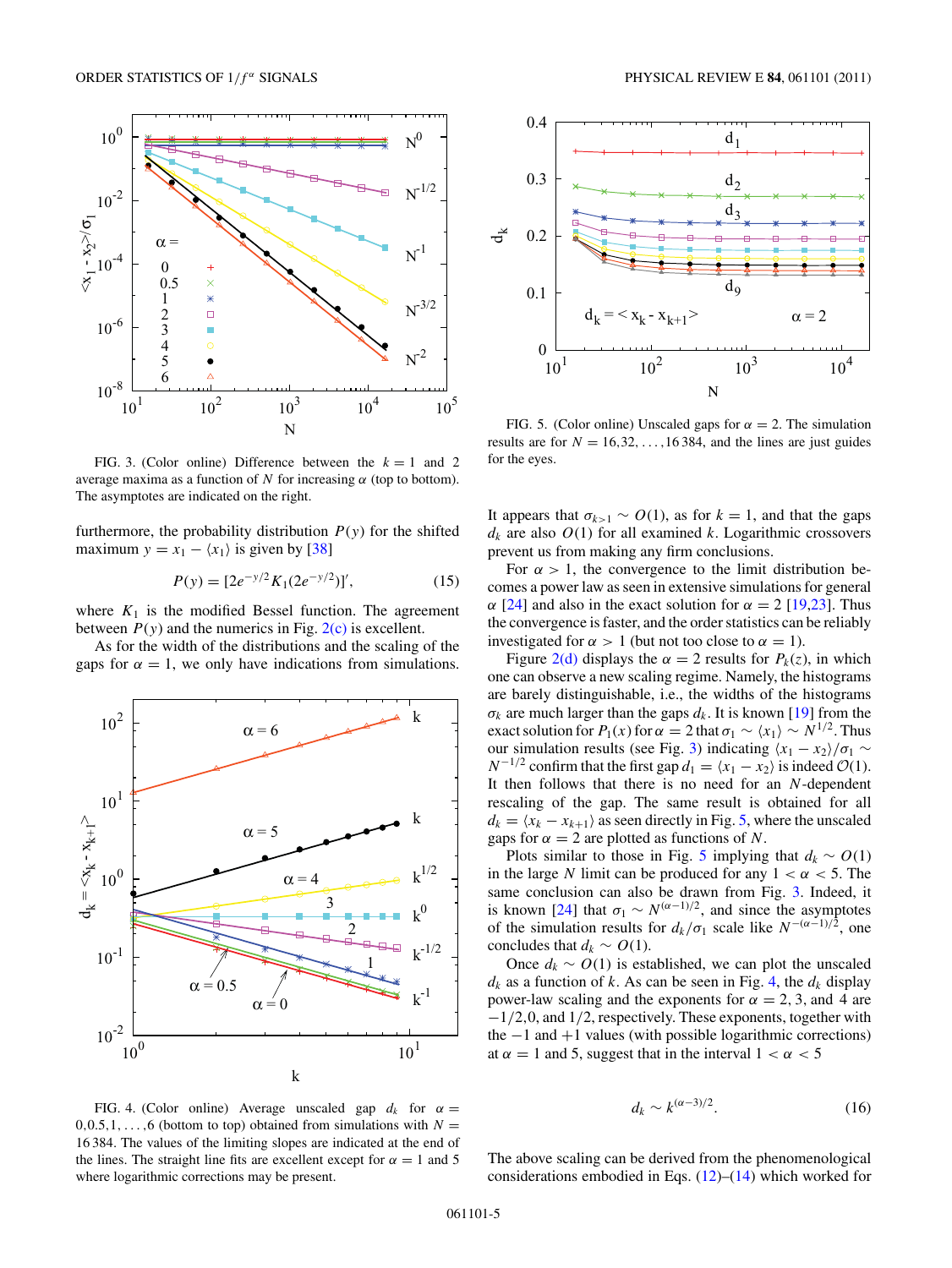<span id="page-5-0"></span>

FIG. 6. (Color online) Spectra of the ordered values  $\langle x_k \rangle$  measured from the largest value of the signal  $\varepsilon_k = \langle x_1 - x_k \rangle$  for  $\alpha = 2$ , 3, and 4. Simulation results for  $N = 16384$  are plotted together with two-parameter fits (solid lines) of the form  $\varepsilon_k = ak^{(\alpha-1)/2} + b$ , where *a* and *b* depend on *α*.

 $\alpha$  < 1. The starting point is the observation that the sum of  $d_k$ is of the order of *x*<sub>1</sub>, and since *x*<sub>1</sub> ∼  $N^{(\alpha-1)/2}$ , we can write

$$
\sum_{k=1}^{N/2} d_k \approx \langle x_1 \rangle \sim N^{(\alpha - 1)/2}.
$$
 (17)

Assuming that the  $d_k \sim k^{\delta}$  scaling is valid for large *k* of the order of *N*, we have

$$
\sum_{k=1}^{N/2} k^{\delta} \approx N^{(\alpha - 1)/2},\tag{18}
$$

and the above equality implies  $d_k \sim k^{(\alpha-3)/2}$ , as suggested by simulations.

The large  $k$  asymptote of the spectrum  $\varepsilon_k$  can now be obtained by integrating the  $d_k \sim k^{(\alpha-3)/2}$  expression, yielding

$$
\varepsilon_k \sim k^{(\alpha - 1)/2} \,. \tag{19}
$$

As can be seen from Fig. 6, fits of the form  $\varepsilon_k = ak^{(\alpha-1)/2} + b$ are indeed excellent for  $\alpha = 2$ , 3, and 4. It should be noted, however, that the constant *b* is important for observing the exponent  $(\alpha - 1)/2$ . Naive straight-line fits on log-log plots of  $\varepsilon_k$  versus  $k$  yield poor estimates for the exponents since the constant *b* generates strong corrections to scaling in the range  $0 < k < 10$  studied.

## **C.** Large  $\alpha$  regime ( $5 \leq \alpha \leq \infty$ )

The large  $\alpha$  regime is special in that the second derivative of the signal becomes continuous for  $\alpha \geq 5$ . Then the largest local maximum  $x_1 = x(t_1)$  and the values near it are expected to determine the order statistics, and this allows one to calculate the spectrum by expanding the signal around the maximum

$$
x(t_1 + \Delta) = x_1 + \frac{1}{2}x''(t_1)\Delta^2 + O(\Delta^3),
$$
 (20)

where  $\Delta = \tau, 2\tau, \ldots, (k-1)\tau$  are the positions of the second, third*,...,k*th maximum, respectively. The justification for the above expansion comes from comparing the first and second

terms on the right hand side of  $(20)$ . The maximum value *x*<sub>1</sub> scales as  $\langle x_1 \rangle \sim N^{(\alpha-1)/2}$ , and the characteristic value of  $x''$  can be estimated through  $[\langle (x'')^2 \rangle]^{1/2}$ . A straightforward calculation yields

$$
[\langle (x'')^2 \rangle]^{1/2} \sim \langle |x''(t_1)| \rangle \sim N^{(\alpha - 5)/2} \sim \langle x_1 \rangle N^{-2}, \quad (21)
$$

showing that the second term is indeed much smaller than the first one [note that  $\Delta \sim \tau = T/N \sim O(1)$  in the limit we are considering].

Using the expansion  $(20)$ , the unscaled gap  $d_k$  can be written as

$$
\langle x(t_1 + (k-1)\tau) - x(t_1 + k\tau) \rangle \approx \langle |x''(t_1)| \rangle \tau^2 k. \quad (22)
$$

Next, the *N* dependence contained in  $\langle |x''(t_1)| \rangle \tau^2 \sim N^{(\alpha-5)/2}$ is scaled out, and we obtain the gap as a function of *k*:

$$
d_k \sim k,\tag{23}
$$

and the corresponding spectrum then follows as

$$
\varepsilon_k \sim k^2. \tag{24}
$$

As can be seen in Fig. [4,](#page-4-0) the  $\alpha = 5$  and 6 results for  $d_k$  are in excellent agreement with the  $d_k \sim k$  scaling for small values of *k* as well.

It should be noted that the scaled first gap shown for  $\alpha =$ 5 and 6 on Fig. [3](#page-4-0) can be also understood on the basis of the expansion [(20)–(22)]. Indeed, noting that  $\langle x_1 \rangle \sim \sigma_1$ , and using  $(21)$  with  $k = 1$ , we have

$$
\frac{\langle x(t_1) - x(t_1 + \tau) \rangle}{\sigma_1} \sim \frac{\langle |x''(t_1)| \rangle}{\sigma_1} \sim \frac{1}{N^2},\qquad(25)
$$

in agreement with the  $\alpha \geq 5$  results on Fig. [3.](#page-4-0) The above result is exact in the  $\alpha \to \infty$  limit where the signal is just a single mode  $x(t) \sim x_1 \sin(2\pi t/T)$ ; thus the relationships  $\langle x_1 \rangle \sim \sigma_1$ and  $\langle |x''(t_1)| \rangle \sim \langle x_1 \rangle / N^2$  are trivially satisfied.

The simulations for  $\alpha = 5$  and 6, together with the simplicity of the  $\alpha \to \infty$  limit, suggest that the results (23)–(25) are valid for all  $\alpha \geq 5$ . The possible logarithmic corrections at the borderline point  $\alpha = 5$  are outside the limits of our present simulations.

## **V. SUMMARY AND A CONNECTION TO THE DENSITY OF NEAR-EXTREME STATES**

The results for the gap  $d_k$  and the spectra  $\varepsilon_k$  obtained in Sec. [IV](#page-2-0) are summarized in columns 1–3 of Table [I.](#page-6-0) As one can see from columns 2 and 3, there are three regimes and, furthermore, the gaps and the spectrum change with the noise properties  $(\alpha)$  only in the  $1 \leq \alpha < 5$  regime.

The above results for  $1 < \alpha \leq \infty$  can be derived by considerations related to the density of near-extreme states. Namely, if we assume that the spectrum has a scaling form  $\langle x_1 - x_k \rangle = \varepsilon_k \sim k^{\beta}$ , then the density of states near the extreme is  $\rho(\delta x) \sim (\delta x)^{1/\beta} / \delta x \sim (\delta x)^{1/\beta - 1}$ ; thus knowledge of the small argument asymptote  $\rho(\delta x) \sim (\delta x)^{\gamma}$  allows one to deduce the exponent  $\beta = 1/(\gamma + 1)$ .

The density of near-extreme states  $\rho(\delta x)$  was first investigated for i.i.d. variables by Sabhapandit and Majumdar [\[25\]](#page-7-0). Later, it was shown by Burkhardt *et al.* [\[26\]](#page-7-0) that  $\rho(\delta x)$  can be obtained for periodic signals as the distribution  $\Phi_I(x)$  of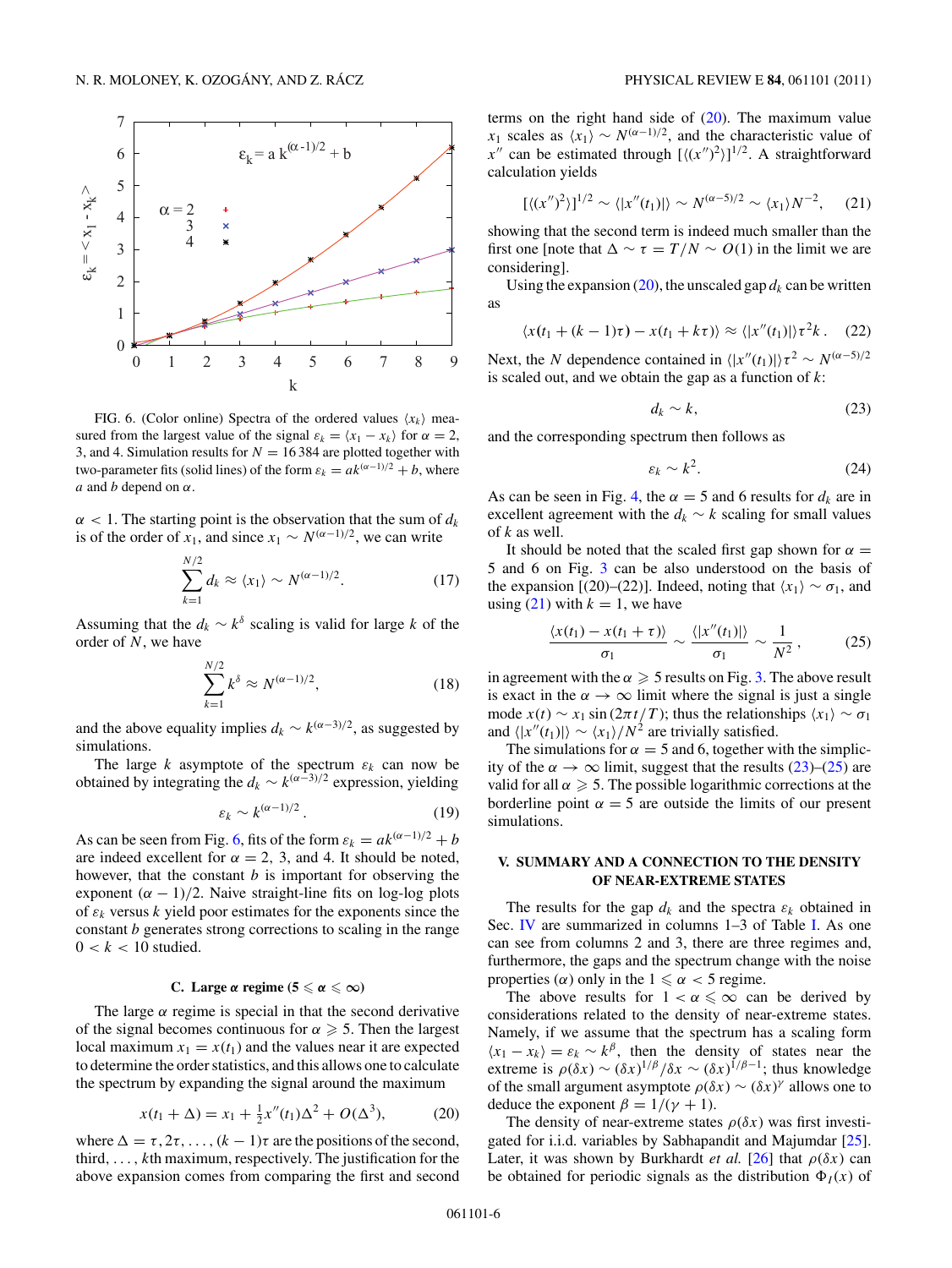<span id="page-6-0"></span>TABLE I. Gaps  $d_k$  and spectra  $\varepsilon_k$  in the order statistics of  $1/f^{\alpha}$  signals as obtained in simulations and suggested by scaling arguments. The fourth column displays the one-dimensional potential  $V(x)$  in which the quantum mechanical motion of a particle generates energy spectra with the same scaling properties.

| $\alpha$                              | $d_k$              | $\varepsilon_k$    | V(x)                           |
|---------------------------------------|--------------------|--------------------|--------------------------------|
| $0 \leq \alpha < 1$                   | $k^{-1}$           | $\ln k$            | $\ln  x $                      |
| $1 \leqslant \alpha < 5$              | $k^{(\alpha-3)/2}$ | $k^{(\alpha-1)/2}$ | $ x ^{2(\alpha-1)/(5-\alpha)}$ |
| $5 \leqslant \alpha \leqslant \infty$ | ĸ                  | $k^2$              | $ x ^\infty$                   |

the maximum with respect to the initial value  $x = \max_t x(t)$  – *x*(0). The distribution  $\Phi_I(x)$  for periodic  $1/f^\alpha$  signals has been investigated by simulations as well as through exact solutions for the particular cases of  $\alpha = 2$ , 4, and  $\infty$  [\[26\]](#page-7-0). The small argument behavior of  $\Phi_I$  was indeed found to have a power-law form  $\Phi_I(\delta x) \sim (\delta x)^\gamma$  with [see Eq. (65) in Ref. [\[26\]](#page-7-0)]

$$
\gamma(\alpha) = \begin{cases} \frac{3-\alpha}{\alpha-1}, & \alpha < 5\\ -\frac{1}{2}, & \alpha \geqslant 5. \end{cases}
$$
 (26)

The scaling exponents of the spectra following from the above expression  $\left[\beta = 1/(\gamma + 1)\right]$  are equal to those in Table I for  $1 < \alpha \leq \infty$ , thus reinforcing our earlier conclusions. Since the exponents in (26) are exact for  $\alpha = 2, 4$ , and  $\infty$ , we can conclude that the corresponding  $\beta(\alpha)$  exponents depend on the validity of the  $\varepsilon_k \sim k^{\beta}$  scaling.

## **VI. COMPARING WITH QUANTUM SPECTRA**

We shall now compare the order statistics spectra to the energy spectra of quantum mechanical systems in the quasiclassical limit. The reason for this comparison, apart from its entertaining aspects, is that the discrete quantum mechanical spectra may also be considered as an order statistics spectra.

Let us consider a particle of mass *m* which moves in a potential

$$
V(x) = g|x|^{\theta},\tag{27}
$$

where  $g > 0$  is the coupling constant. The simplest way to calculate the quasiclassical limit of the spectra is to use dimensional analysis combined with the observation that, in the large quantum-number limit  $(k \to \infty)$ , the quantization condition ( $\int pdq = kh$ ) forces *h* and *k* to appear in the combination *hk*. This means that the *k* dependence of the spectra is determined by its *h* dependence. Since the energy is uniquely determined by the dimensions of *m*, *q*, and *h*, one obtains

$$
E_k \sim (hk)^{\frac{2\theta}{\theta+2}}\,. \tag{28}
$$

Comparing the above result with column 3 in Table I, one can see that there is a mapping between the quantum mechanical

and the order statistics exponents. The large- $\alpha$  regime (5  $\leq$  $\alpha \leq \infty$ ) corresponds to the infinite square-well potential  $(\theta = \infty)$ , while  $\theta$  changes monotonically from 0 to  $\infty$  in the nontrivial regime  $(1 < \alpha < 5)$ , and the correspondence is given by

$$
\theta = \frac{2(\alpha - 1)}{5 - \alpha}.
$$
 (29)

The above considerations cannot be applied for the remaining  $0 \le \alpha \le 1$  range, but the order statistics spectrum  $\varepsilon_k \sim \ln k$ suggests that the corresponding potential is of the form  $V(x)$  ∼  $\ln |x|$ .

We would like to emphasize that it is not obvious that the mapping between the exponents has any physical content. Nevertheless, it is intriguing to ask whether there is a *quasiclassical* extreme value question whose answer is the quantum mechanical spectra.

## **VII. FINAL REMARKS**

Studying the order statistics in  $1/f^{\alpha}$  signals, we found three scaling regimes as summarized in Table I. In the case of weakly correlated stationary signals  $(0 < \alpha < 1)$ , the i.i.d. result ( $d_k \sim k^{-1}$ ) applies, while for strongly correlated signals  $(1 \le \alpha \le \infty)$ , the scaling depends on whether the signal is twice differentiable ( $\alpha \geqslant 5$ ) or not ( $1 \leqslant \alpha < 5$ ). In the former case, order statistics  $(d_k \sim k)$  follows from expanding the signal around the maximum. In the latter case, the observed scaling  $(d_k \sim k^{(\alpha-3)/2})$  is derived using a phenomenological argument (exact for i.i.d. variables), namely, that the sum over  $d_k$  scales in the same way as  $\langle x_1 \rangle$ . Meanwhile, the spectrum  $\varepsilon_k$  is essentially obtained by integrating  $d_k$ . The same scaling picture was also obtained by relating order statistics to the density of near-extreme states studied in previous works.

It is clear that investigating the order statistics of correlated systems will help in characterizing and understanding extreme events in more detail. It is also clear, however, that the results for  $1/f^{\alpha}$  signals have a restricted range of applicability, and much more is needed to advance our understanding of the effects of various correlations. Nevertheless, there are phenomena where  $1/f^{\alpha}$  type fluctuations do emerge, the extremes are important, and, consequently, our results may be utilized. A possible application is to climate records (temperature, precipitation, etc.) which often display, e.g., clustering of extreme events, and the power spectrum of the fluctuations appears to be of the  $1/f^{\alpha}$  type [\[9,42\]](#page-7-0).

#### **ACKNOWLEDGMENTS**

This research has been supported by the Hungarian Academy of Sciences through OTKA Grants No. K 68109 and No. NK 72037. We would like to thank T. Burkhardt, S. N. Evans, G. Györgyi, and M. Z. Rácz for helpful discussions.

- [1] R. A. Fisher and L. H. C. Tippett, [Proc. Cambridge Philos. Soc.](http://dx.doi.org/10.1017/S0305004100015681) **24**[, 180 \(1928\).](http://dx.doi.org/10.1017/S0305004100015681)
- [2] J. Galambos, *The Asymptotic Theory of Extreme Value Statistics* (Wiley, New York, 1978).